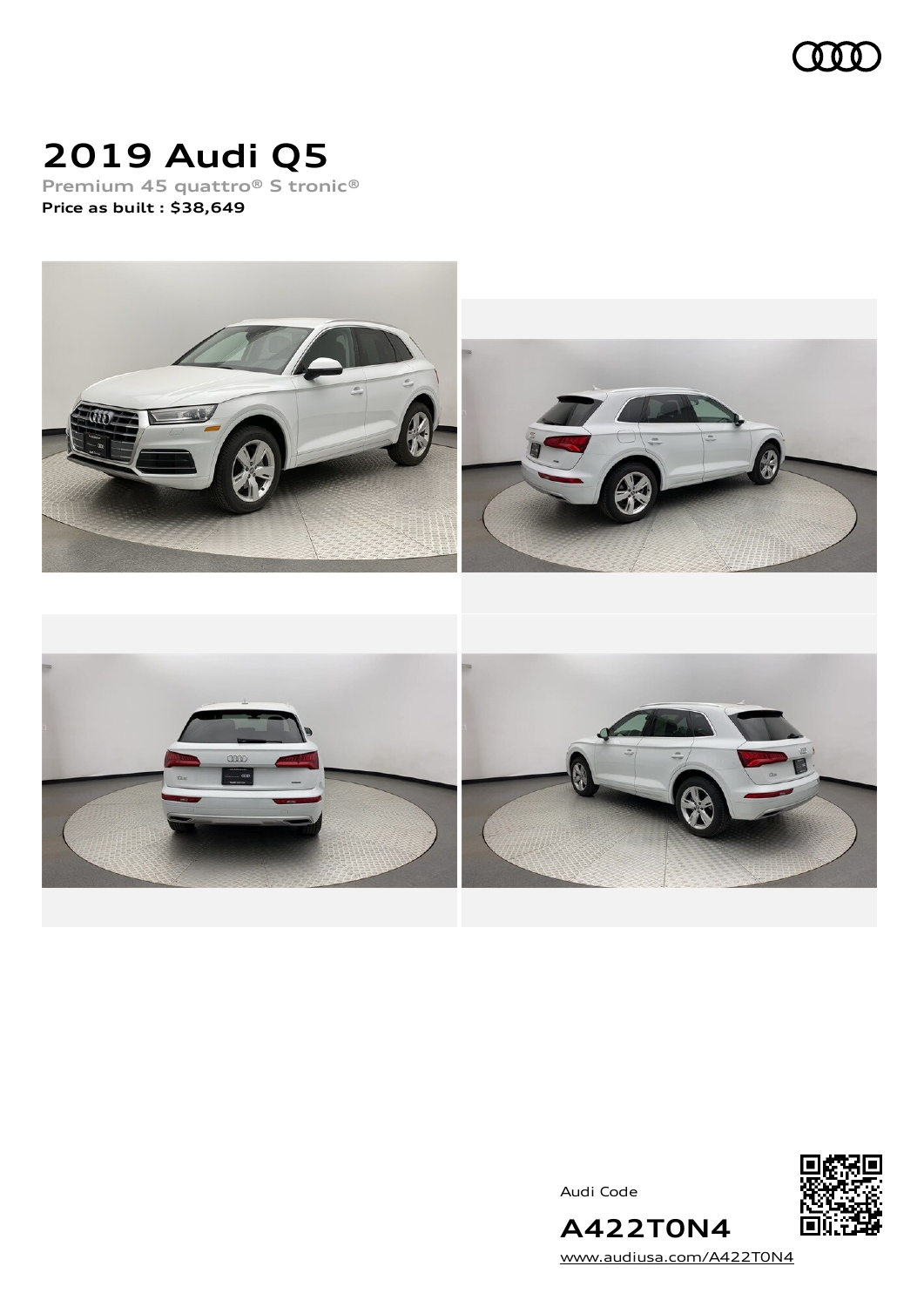**Audi 2019 Audi Q5** Premium 45 quattro® S tronic®

**Price as buil[t](#page-10-0)** \$38,649

### **Exterior colour**

Glacier White metallic

#### **Interior colour**

| Seats     | Black        |
|-----------|--------------|
| Dashboard | Black        |
| Carpet    | <b>Black</b> |
| Headliner | Gray         |

#### **Further Information**

| Type of vehicle | Used car     |
|-----------------|--------------|
| Mileage         | 52,387 miles |
|                 |              |
|                 | Nο           |
| Warranty        |              |

#### **Audi Code** A422T0N4

**Your configuration on www.audiusa.com** [www.audiusa.com/A422T0N4](https://www.audiusa.com/A422T0N4)

**Commission number** 7cc7995c0a0e09b12794

#### **Technical Specifications**

| Engine type                  | 2.0-liter four-cylinder                       |
|------------------------------|-----------------------------------------------|
| stroke                       | Displacement/Bore and 1,984/82.5 x 92.8 cc/mm |
| Torque                       | 273 @ 1,600 - 4,500 lb-ft@rpm                 |
| Top track speed              | 130 mph mph $1$                               |
| Acceleration (0 - 60<br>mph) | 5.9 seconds seconds                           |
| Recommended fuel             | Premium                                       |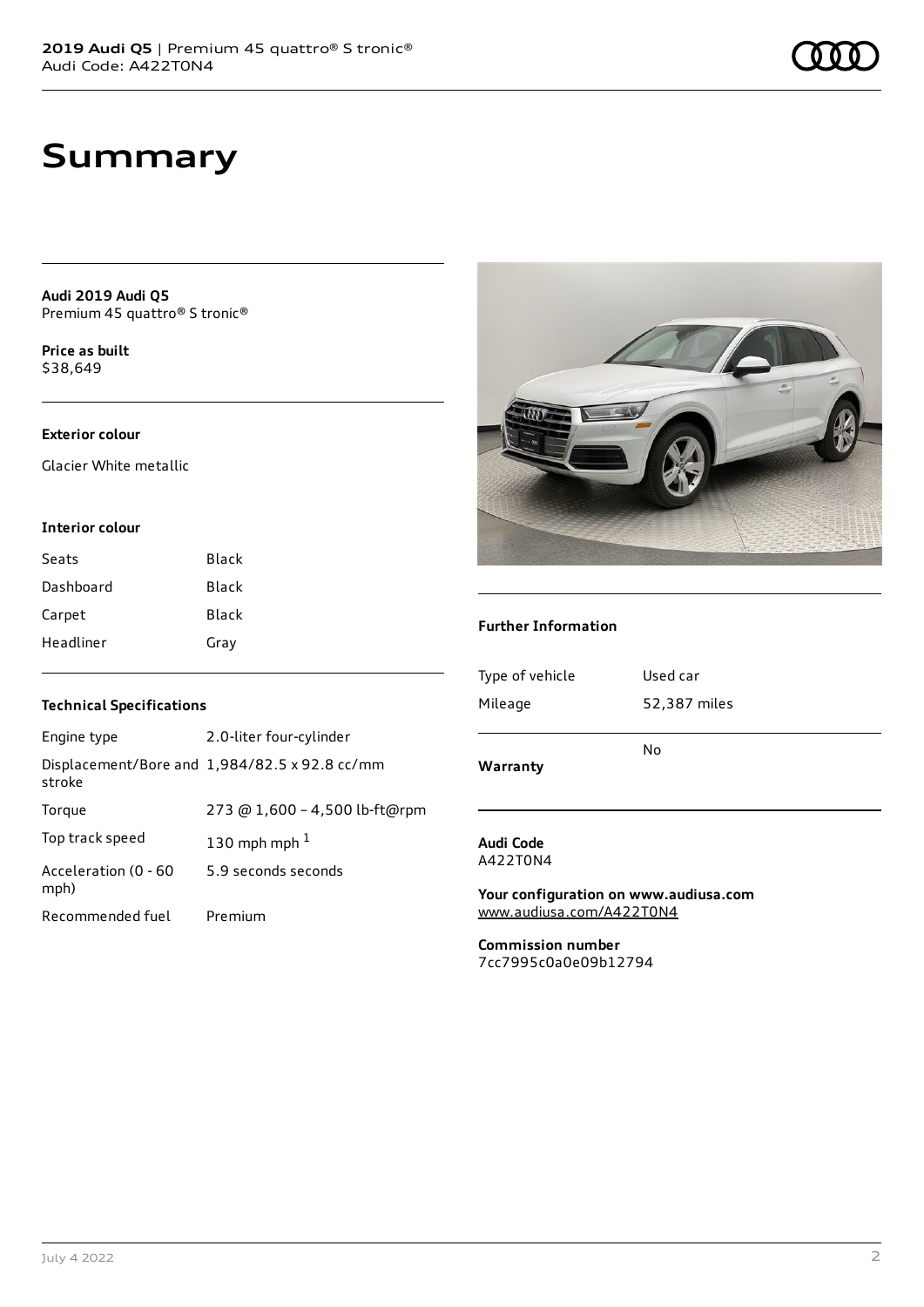# **Equipment**

Glacier White metallic

Audi advanced key-keyless start, stop and entry

Power-adjustable, auto-dimming, power-folding, heated exterior side mirrors with memory

19" 235/55 all-season tires

19" 5-arm-wing design wheels

Convenience package

High-gloss Gray Oak Wood inlays

Audi pre sense® rear

Audi side assist

SiriusXM® Satellite Radio





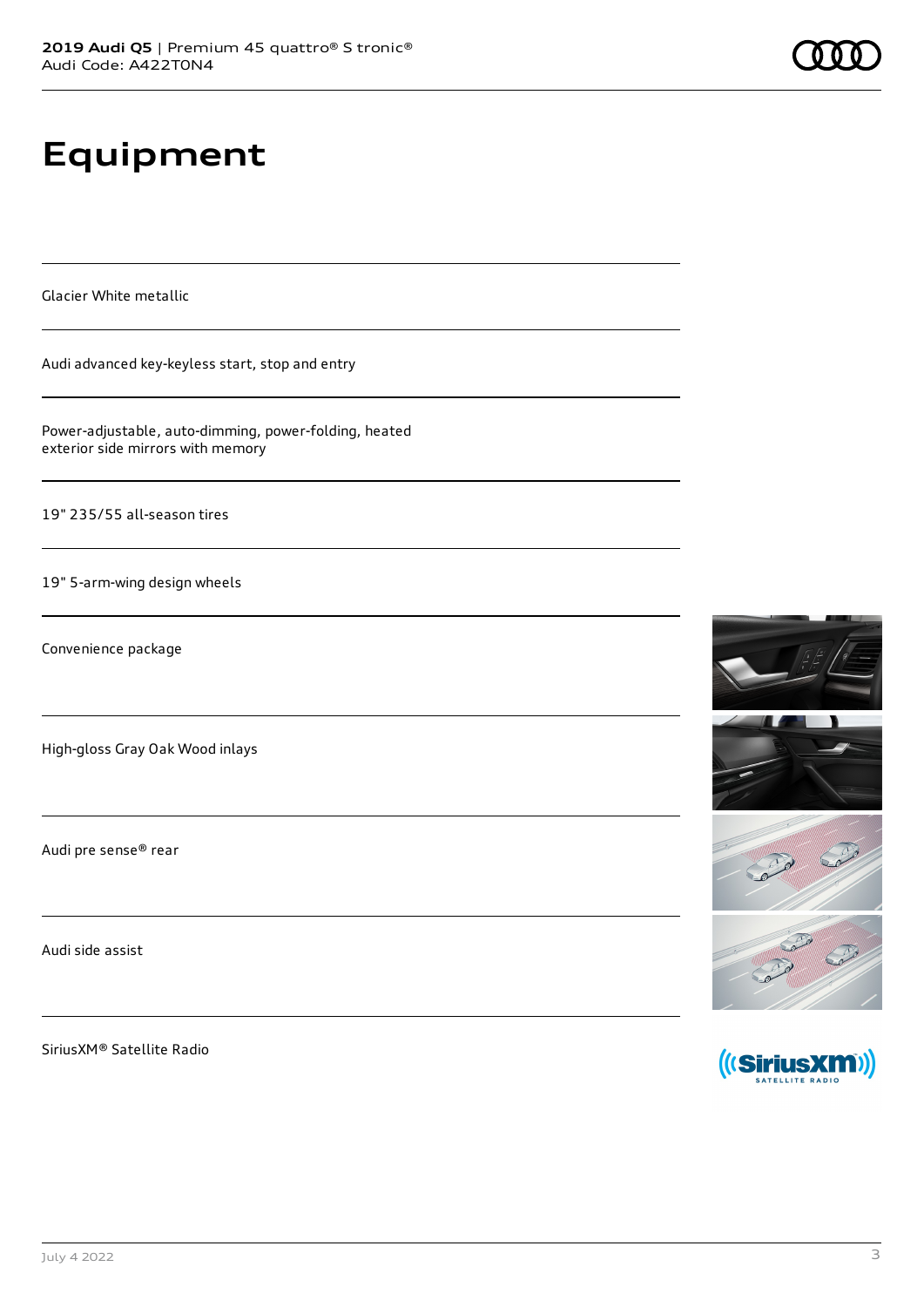| 4UB | Driver and front passenger airbags                               |
|-----|------------------------------------------------------------------|
| UH1 | Electromechanical parking brake                                  |
| 8T2 | Cruise control with coast, resume and<br>accelerate features     |
| VC2 | Garage door opener (HomeLink®)                                   |
| 4H5 | Electronic child locks                                           |
| QZ7 | Electromechanical power steering                                 |
| 7K6 | Tire-pressure monitoring system                                  |
| 4X3 | Front thorax side airbags and Sideguard®<br>head curtain airbags |
| 3B7 | Lower Anchors and Tethers for Children<br>(LATCH) in rear seats  |
|     |                                                                  |

#### **Exterior**

| <b>Interior</b> |                                                          |
|-----------------|----------------------------------------------------------|
| 4ZB             | Aluminum trim around exterior windows                    |
| VW1             | Rear privacy glass                                       |
| 8SP             | LED taillights with dynamic turn signals                 |
| 81H             | Xenon plus headlights with LED daytime<br>running lights |
| 511             | Adaptive rear spoiler                                    |
| 3S1             | Aluminum roof rails                                      |
| 1 B A           | Dynamic suspension system                                |
| 1S1             | Car jack                                                 |
| 1D8             | Provision for towing bracket                             |

#### **Interior**

| QE1 | Storage package       |
|-----|-----------------------|
| 4M3 | Four beverage holders |

| 7M <sub>0</sub> | Plastic door sill inlays                                                            |
|-----------------|-------------------------------------------------------------------------------------|
| 6N)             | Cloth headliner                                                                     |
| 9AQ             | Three-zone automatic climate control                                                |
| 417             | Auto-dimming interior rear view mirror with<br>digital compass                      |
| QQ1             | LED interior lighting package                                                       |
| 1XW             | Three-spoke multifunction steering wheel                                            |
| 7F <sub>9</sub> | Leather-wrapped gear selector                                                       |
| 4E7             | Power tailgate                                                                      |
| 5XF             | Driver and front-passenger extendable sun<br>visors with illuminated vanity mirrors |
| 3NS             | Sliding, split folding 40/20/40 rear<br>seatbacks with adjustable recline           |
| 7HA             | Without extended leather package                                                    |
| N1F             | Leather seating surfaces                                                            |
| 4A3             | <b>Heated front seats</b>                                                           |

#### **Infotainment and Driver Assistance**

| 6K9             | Audi pre sense® basic and Audi pre sense®<br>city                                                                                             |
|-----------------|-----------------------------------------------------------------------------------------------------------------------------------------------|
| 2H1             | Audi drive select                                                                                                                             |
| IW <sub>3</sub> | Audi connect CARE assistance and security<br>services                                                                                         |
| UD.             | Audi smartphone interface including Apple<br>CarPlay <sup>™</sup> and Google <sup>™</sup> Android Auto <sup>™</sup> for<br>compatible devices |
| KA <sub>2</sub> | Rear view camera                                                                                                                              |
| 9VD             | Audi sound system                                                                                                                             |
| 9S7             | Color driver information system                                                                                                               |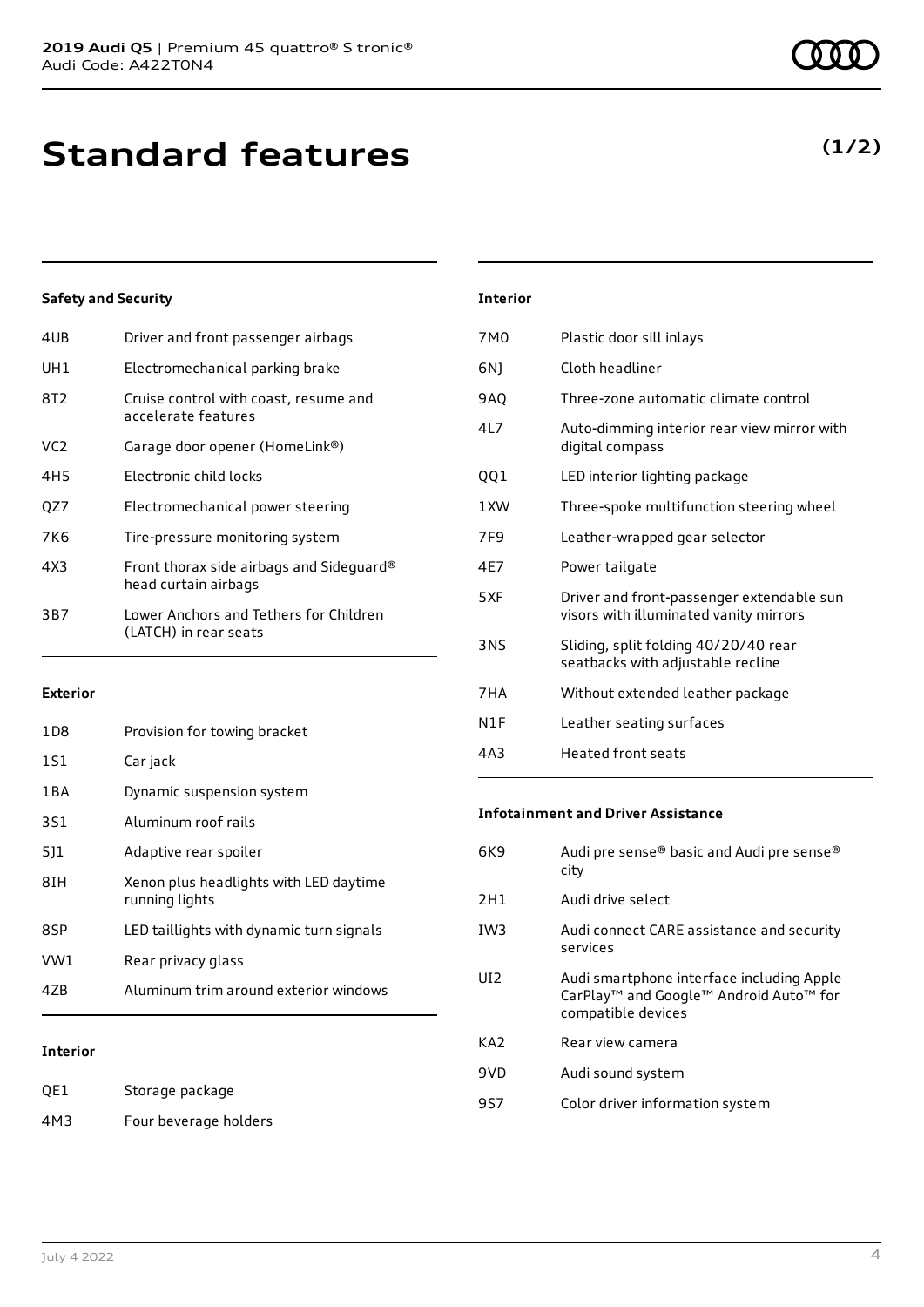## **Standard features**

#### **Infotainment and Driver Assistance**

| 7UH | Connectivity package |  |
|-----|----------------------|--|
|     |                      |  |

- I8S MMI® radio
- 9ZX BLUETOOTH® wireless technology preparation for compatible devices

**(2/2)**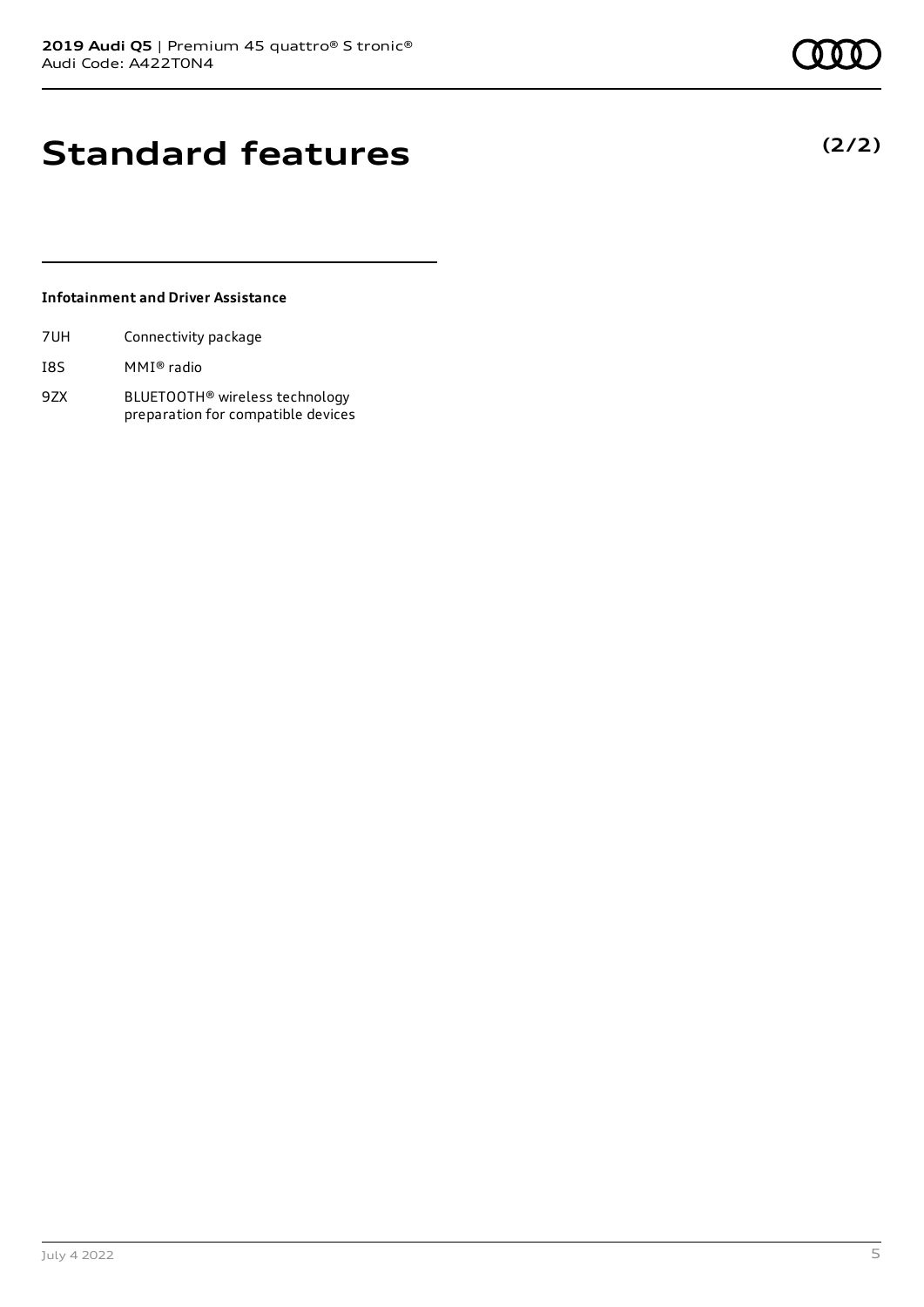# **Dealer remarks**

Audi Certified Pre-Owned-- FACTORY WARRANTY FOR 5 YEARS FROM ORIGINAL SALE DATE WITH UNLIMITED MILES!!

Clean CARFAX One-Owner \* 52K Miles \* 2019 Audi Q5 2.0T Premium quattro \* All Wheel Drive \* Black w/Leather Seating Surfaces \* Convenience Package \* 19" Wheel Package \* Audi Side Assist \* Apple CarPlay/Android Auto \* Rear View Camera \* Heated Front Seats \* Mechanically inspected and reconditioned - Call today!

Audi Certified Pre-Owned. This car has been through Audi's 300+ inspection and reconditioning process and includes a warranty extension to 5 years from original sale date with UNLIMITED MILES and NO Deductible!! Audi Certified Pre-Owned vehicles include complimentary roadside assistance, trip interruption service, and special financing rates. Call or email now and see why Audi Denver is the region's volume AND customer satisfaction leader in both new and Certified Pre-Owned Audi vehicles.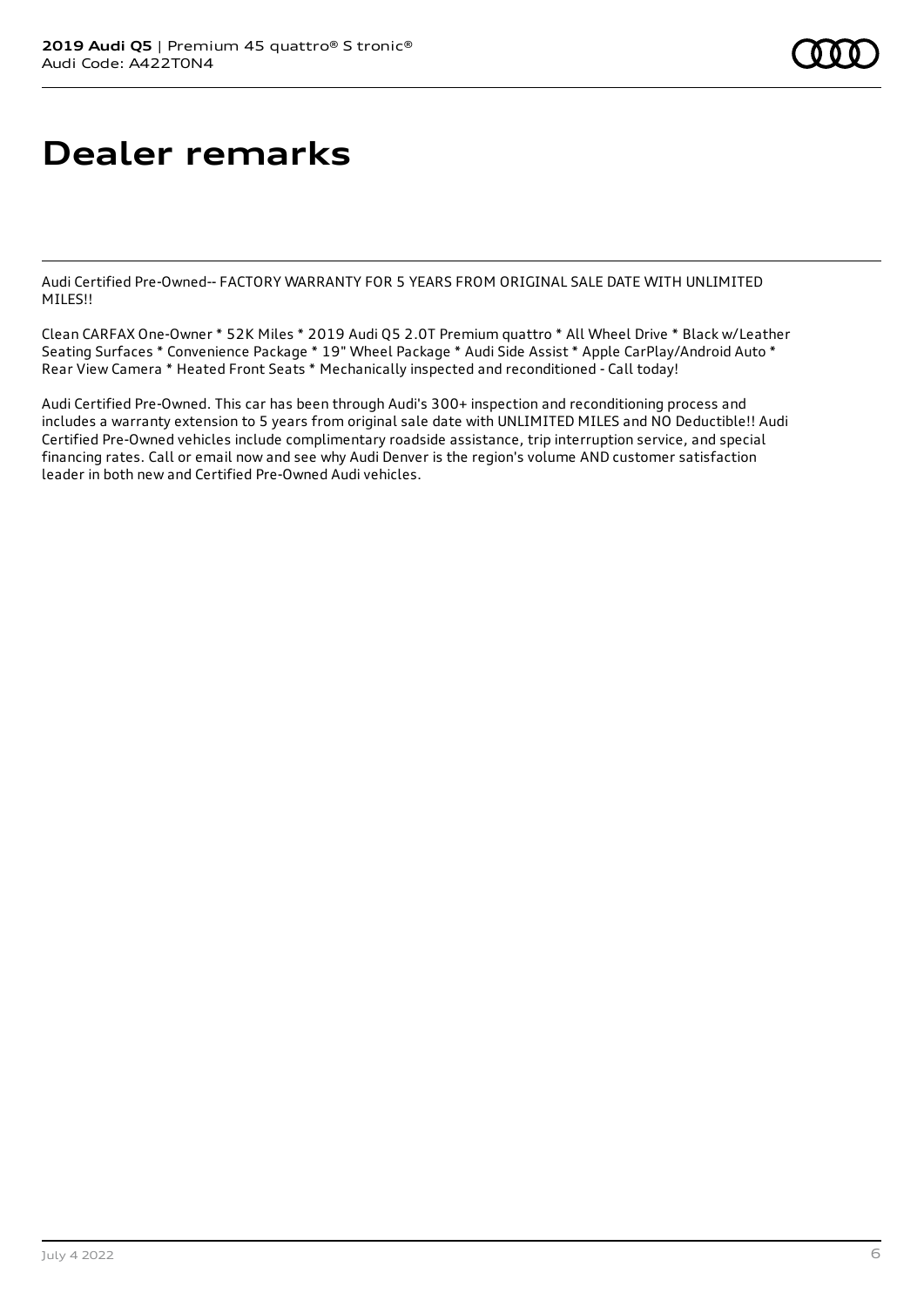## **Technical Specifications**

#### **Engineering | Performance**

| Engine type                                 | 2.0-liter four-cylinder                       |
|---------------------------------------------|-----------------------------------------------|
| Power Level                                 | 45                                            |
| Max. output ps/hp                           | 248 @ 5,000 - 6,000 @ rpm                     |
| Towing capacity                             | 4,400-lb maximum towing capacity<br>lb        |
| Torque                                      | 273 @ 1,600 - 4,500 lb-ft@rpm                 |
| Valvetrain                                  | 16-valve DOHC with Audi valvelift<br>system   |
| Acceleration (0 - 60<br>mph)                | 5.9 seconds seconds                           |
| Engine block                                | Cast-iron                                     |
| Induction/fuel injection Turbocharged/TFSI® |                                               |
| Cylinder head                               | Aluminum-alloy                                |
| stroke                                      | Displacement/Bore and 1,984/82.5 x 92.8 cc/mm |
| Top track speed <sup>1</sup>                | 130 mph mph                                   |

#### **Electrical system**

| Alternator | 110-150 A   |
|------------|-------------|
| Battery    | 420 A/75 Ah |

### **Transmission | Drivetrain**

| 0.508:1                                                                                                                                                   |
|-----------------------------------------------------------------------------------------------------------------------------------------------------------|
| 5.302:1                                                                                                                                                   |
| 0.386:1                                                                                                                                                   |
| 1.057:1                                                                                                                                                   |
| Seven-speed S tronic <sup>®</sup> dual-clutch<br>automatic transmission and<br>quattro <sup>®</sup> all-wheel drive with ultra <sup>®</sup><br>technology |
| 2.190:1                                                                                                                                                   |
| 1.517:1                                                                                                                                                   |
| 2.750:1                                                                                                                                                   |
| 3.188:1                                                                                                                                                   |
|                                                                                                                                                           |

#### **Steering**

| Steering type                              | Electromechanical power steering<br>system |  |
|--------------------------------------------|--------------------------------------------|--|
| Turning diameter, curb- 38.4 ft<br>to-curb |                                            |  |
| Steering ratio                             | 15.8:1                                     |  |
| <b>Suspension</b>                          |                                            |  |
|                                            |                                            |  |
| Front axle                                 | Five-link front suspension                 |  |
| Rear axle                                  | Five-link rear suspension                  |  |

#### **Brakes**

| Front brakes | 13.3 (ventilated disc) in |
|--------------|---------------------------|
| Rear brakes  | 13.0 (ventilated disc) in |

**(1/2)**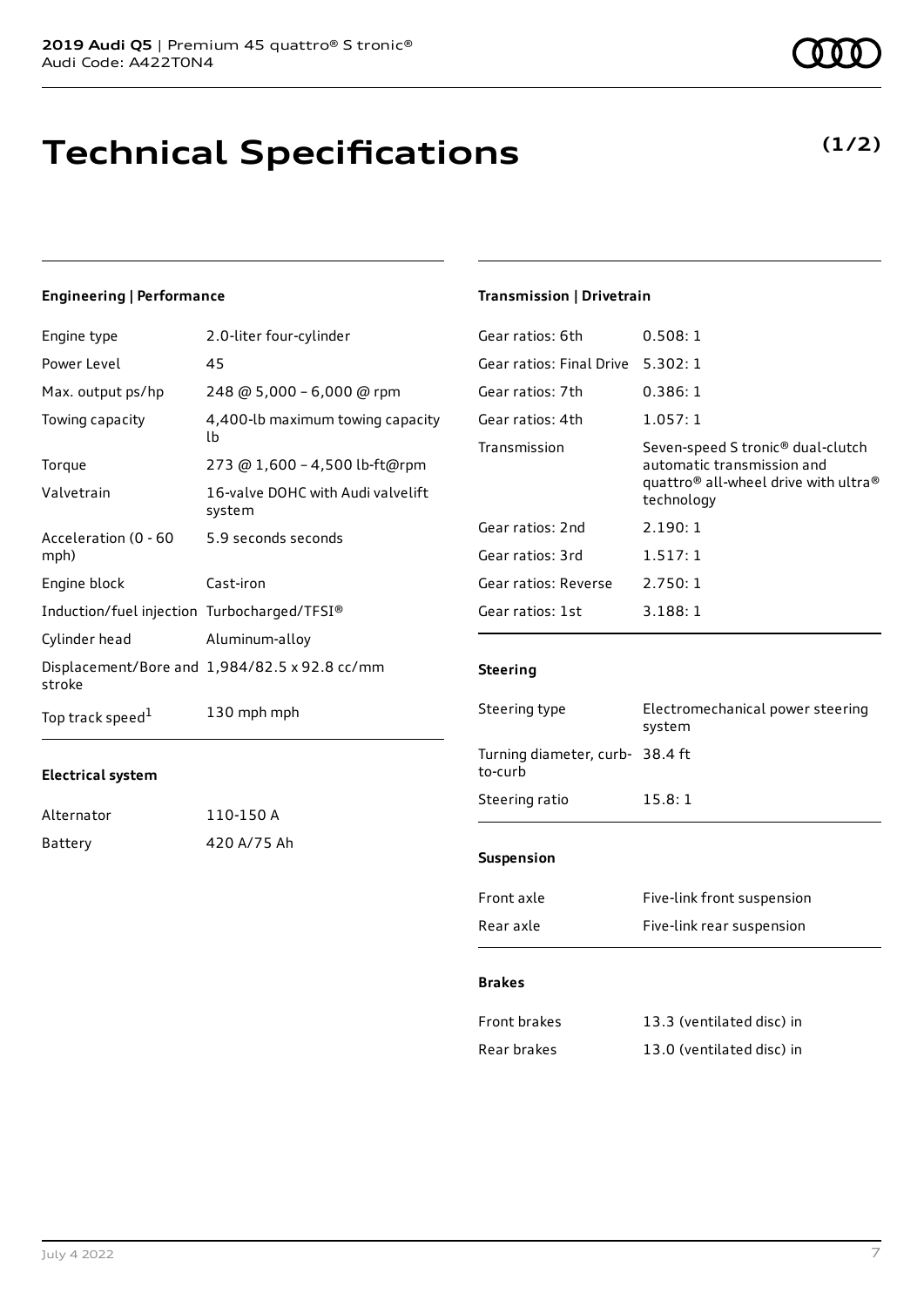### **Technical Specifications**

#### **Body**

| Material                      | Multi-material body construction<br>(steel and aluminum composition) |
|-------------------------------|----------------------------------------------------------------------|
| <b>Warranty   Maintenance</b> |                                                                      |

| Warranty    | 4-year/50,000-mile Audi New<br>Vehicle Limited Warranty                                   |
|-------------|-------------------------------------------------------------------------------------------|
| Maintenance | 12-month/10.000-mile (whichever<br>occurs first) NO CHARGE first<br>scheduled maintenance |

#### **Exterior Measurements**

| Height                           | 65.3 in  |
|----------------------------------|----------|
| Overall width without<br>mirrors | 74.5 in  |
| Length                           | 183.6 in |
| Wheelbase                        | 111.0 in |
| Drag coefficient                 | 0.32 Cw  |
| Overall width with<br>mirrors    | 84.3 in  |
| Track rear                       | 63.3 in  |
| Track front                      | 63.6 in  |
| Curb weight                      | 4,045 lb |
| Ground clearance,<br>loaded      | 8.2 in   |

#### **Interior measurements**

| Seating capacity                          | 5                      |
|-------------------------------------------|------------------------|
| Shoulder room, rear                       | 56.5 in                |
| Head room with front<br>sunroof           | 40.2 in                |
| Leg room, rear                            | 37.8 in                |
| Shoulder room, front                      | 57.7 in                |
| Head room with rear<br>sunroof            | 37.7 in                |
| Head room, rear                           | 39.3 in                |
| Leg room, front                           | 41.0 in                |
| Head room, front                          | 41.7 in                |
| Cargo volume, rear<br>seatbacks up/folded | 25.1/53.1 cu ft, cu ft |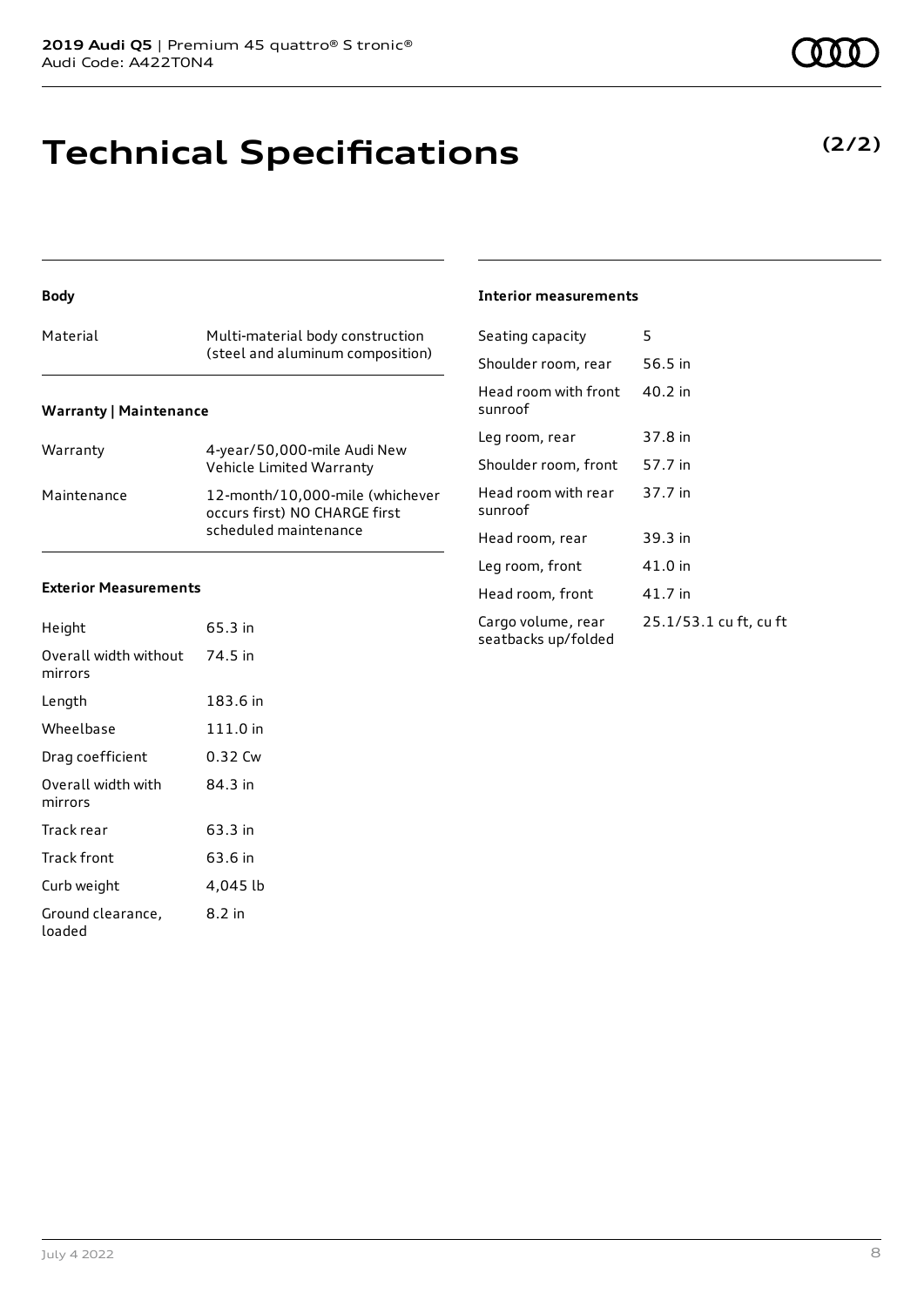### **Consumption- and emission**

### **Consumption by NEDC**

| urban       | 22 mpg |
|-------------|--------|
| extra-urban | 27 mpg |
| combined    | 24 mpg |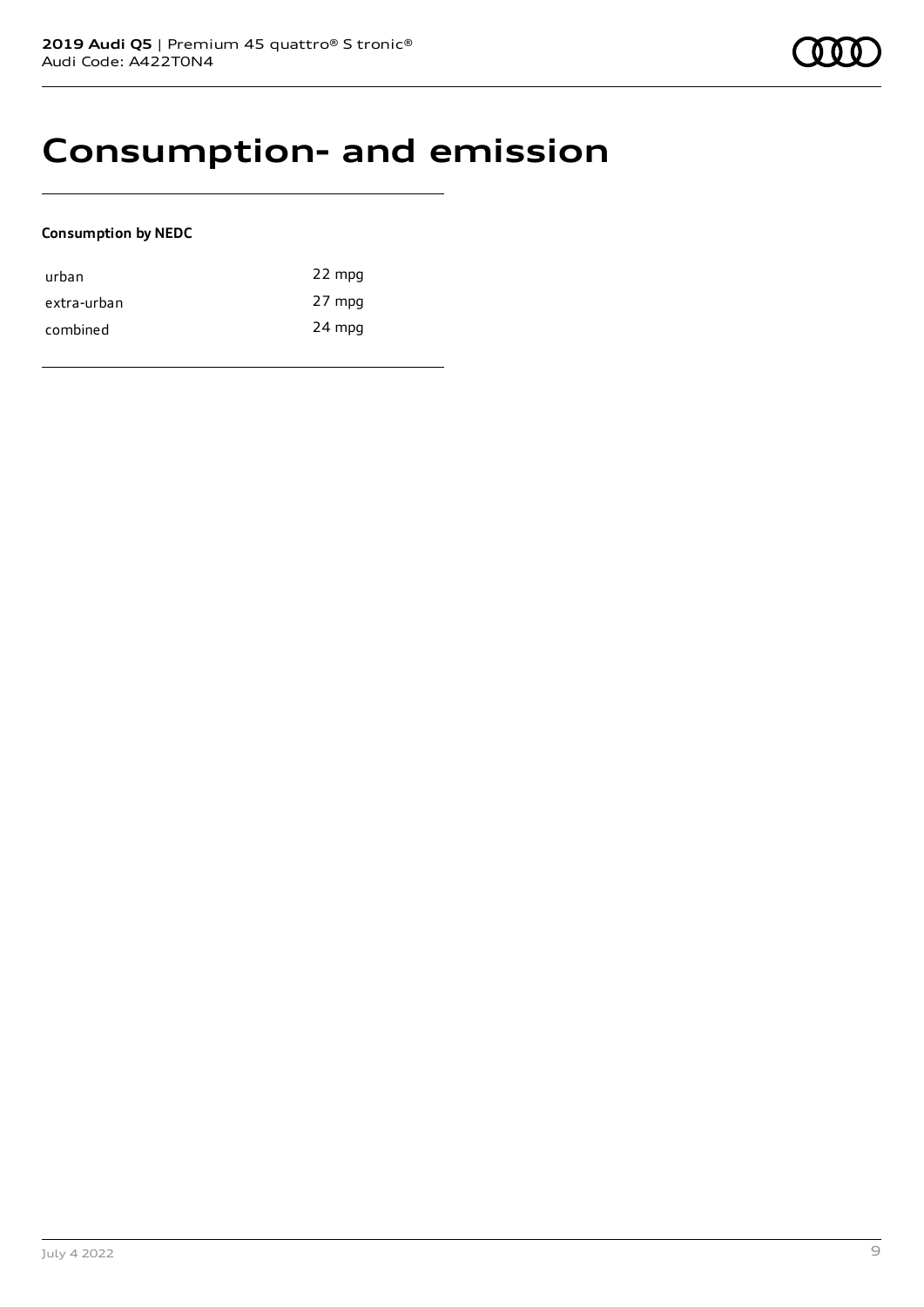

### **Contact**

Dealer **Audi Denver**

6060 South Broadway 80121 Littleton CO

Phone: +13037951100 FAX: 3037951160

www: [https://www.audidenver.com](https://www.audidenver.com/)